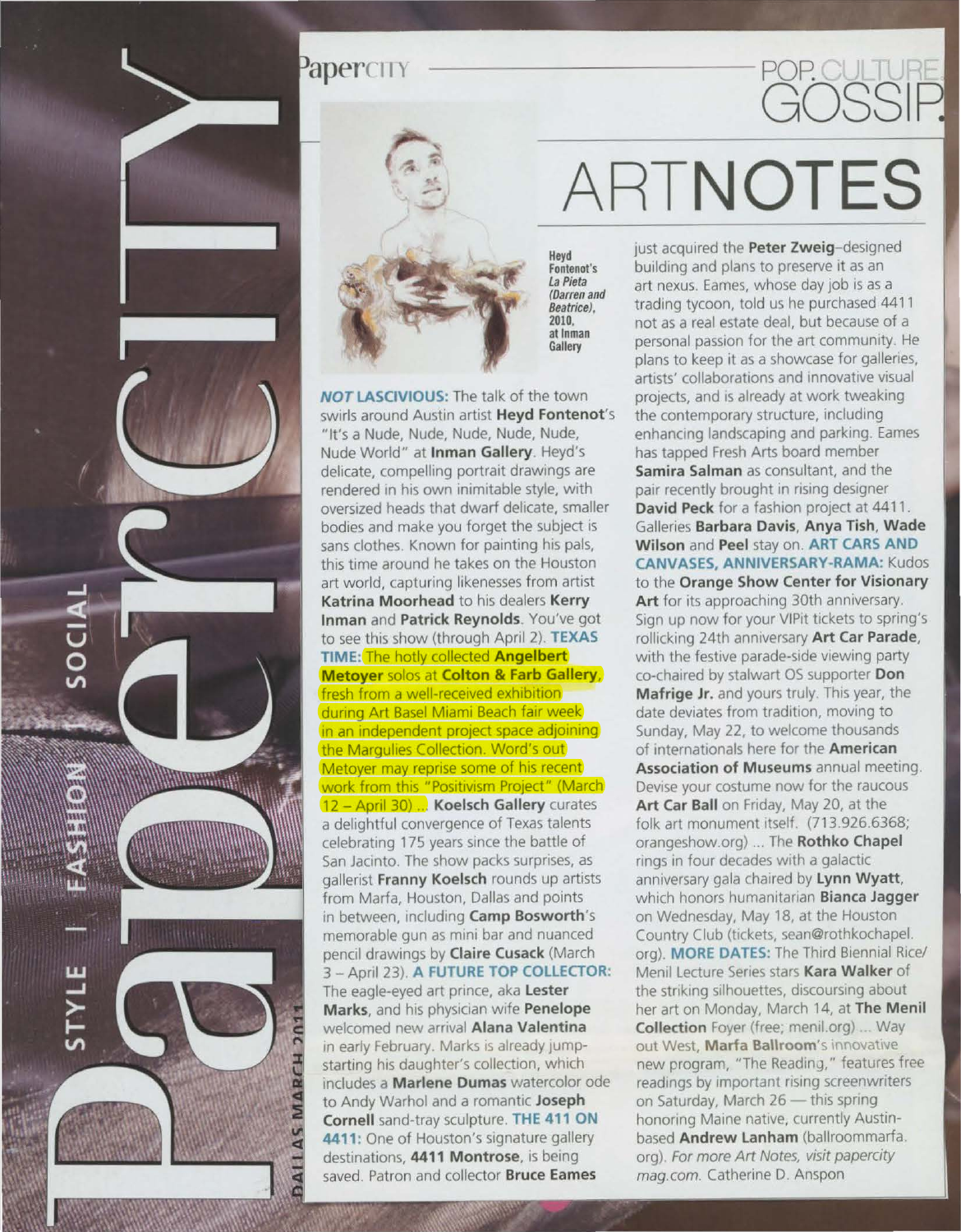### **PaperCITY**



Sharon Kopriva's **Hallowed Hall,** 2011, at Colton & Farb Gallery

**ENliGHTENING STOPS:** You can't go wrong at **The Menil Collection,** home to a pair of exhibitions that are moving and poignant in different ways — and very much in keeping with the sensitivity to art history and human rights championed by the de Menils. "Upside Down: Arctic Realities," is curated by v isual anthropologist **Edmund Carpenter,** whose ongoing "Wunderkammer" exhibit at the museum also is heavy on t he power; artist **Doug Wheeler** devised the inspiring installation w ith its labyrinthine pathway, display tab les and wall niches for treasures of Arctic culture spanning millennia. This is one of the most exquisite exhibitions the Menil has ever mounted (though July 17) ... Also Menil way, take in the truths of "The Whole World Was Watching: Civil Rights-Era Photographs from **Edmund Carpenter**  and **Adelaide de Menil,"** co-curated by the Menil's **Michelle White** and **Danielle Burns** of the Gregory School, where it is also on view (through September 25 at the Menil; through August 20 at Gregory). **THE HOMETOWN TEAM:** We're making tracks to Darke Gallery, where Linda Darke continues her commitment to Houston talents via a solo for **Wendy Wagner.** This mid-career notable plays with a panoply of media — sculpture, installation, animation,  $cr$ aft and painting  $-$  in a whimsical exhibition that could be on the Cartoon Network (May 13 - June 10) ... At **Colton** & **Farb G all ery,** the first artist that this scribe ever 1nterv1ewed, **Sh aron Kopriva,**  adds ghostly canines and a few phantoms

 $\boxed{\phantom{1}}$ 

 $\overline{\circ}$ 

ਤ

SOCIAL

**NOT** 

## **ARTNOTES**

POP.

GOSSIP.

to her repertoire, paired with a homecoming for **Angelbert Metoyer,** who rolls out his latest explorations in memory, time and the universe, told through films and glassbased works (both May 14 - June 25)... **THE NEXT CHAPTER: At McClain Gallery, Aaron Parazette** leaves surfing behind with "Cloud Break," an investigation of the push-and-pull between control, surface and geometry in contemporary abstraction (May 5 - June 11 ). **HEIGHTS-ARAMA:**  Don't forget that edgy 11th Street Heights enclave, where cross-continental Indian and American painter **Rahul Mitra** comments on dual cultures at **G Gallery** (May 7 - 29) and **Ann Harithas'** captivating collages triumph at **Nau-haus** (May 7- 28). **BACK TO LAWNDALE:** The buzz is thundering about **Lawndale Art Center**, which has triumphantly returned to a prime spot as a trend -spotter. Three of its most exhilarating artists in residence are highlighted this month: conceptualist **Anthony Shumate,** painter **Daniel McFarlane** and provocateurs **Hillerbrand+ Magsamen** (through June 4). **DID YOU SAY TITIAN?:** Next month we'll bring you an update about the masterful **Titian /National Galleries of Scotland**  blockbuster at the **Museum of Fine Arts, Houston,** so stay tuned for a report on two of the greatest paintings of the Ita lian Renaissance (May 22 - August 14). Catherine D. Anspon



Wendy Wager's Piccadilly Circus, 2011, at Darke Gallery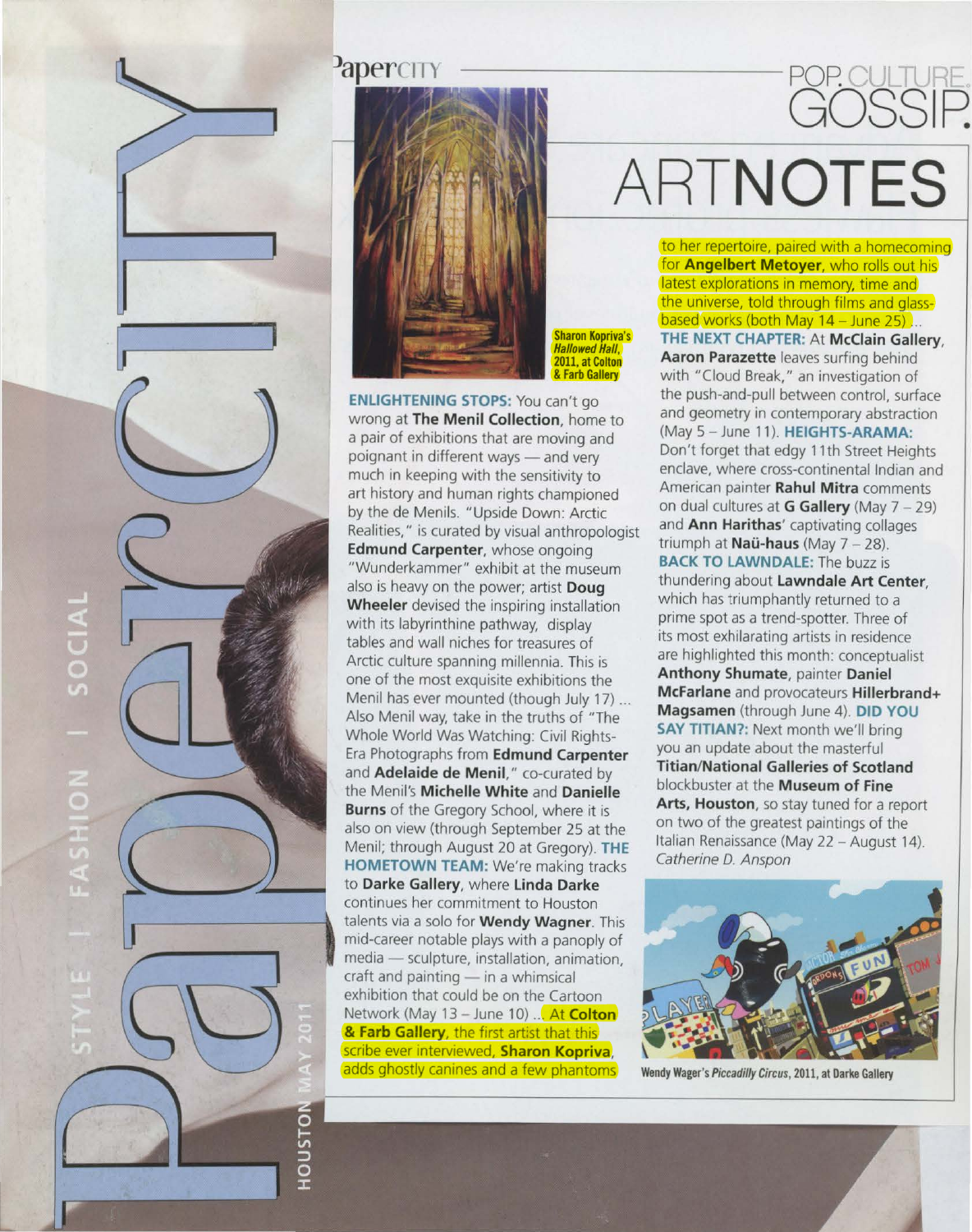